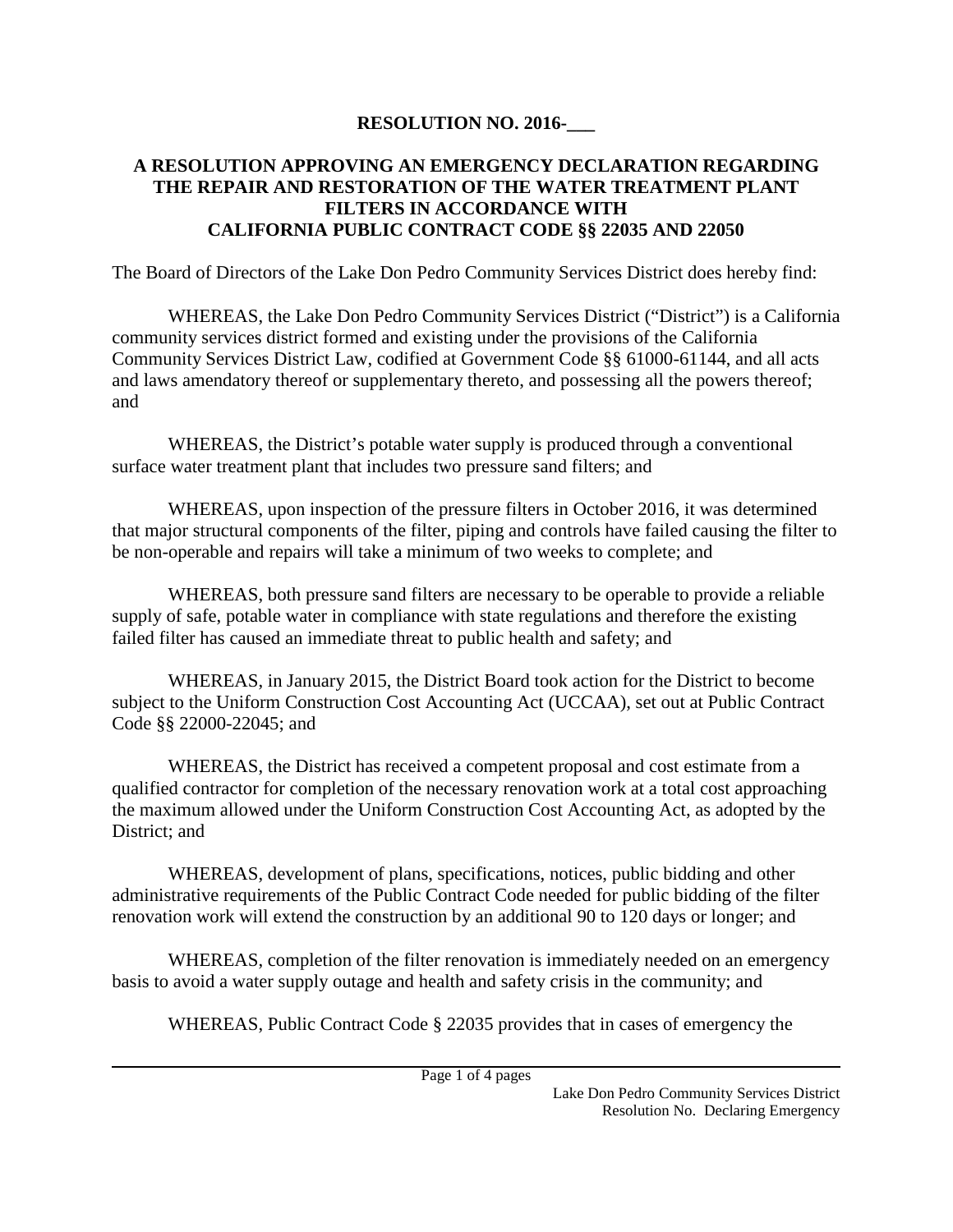District Board, as the governing body of the District, may (and upon compliance with Public Contract Code § 22050) proceed without giving notice of bids to let contracts; and

WHEREAS, Public Contract Code § 22035 also provides that the governing body may delegate to the appropriate agency manager the power to declare an emergency and/or proceed with repairs or replacements without approval by the Board; and

WHEREAS, Public Contract Code § 22050 provides contracting procedures without giving notice for bids to let contracts for these emergencies; and

NOW, THEREFORE, IN CONSIDERATION OF THE FOREGOING, BE IT RESOLVED by the Board of Directors of the Lake Don Pedro Community Services District, that the District hereby adopts the following to be effective immediately and throughout the duration of the water treatment system emergency (filter renovations):

- 1. All of the foregoing recitals are true and correct, and are incorporated herein.
- 2. The Board finds on the basis of the foregoing, including all matter incorporated by reference in the foregoing, that a water supply emergency is facing the District such that the time required for the notice and advertisement for public bids would preclude timely action by the District to complete the filter renovations or secure an alternate or supplemental water supply before the District's second water filter fails.
- 3. The Board finds that due to the water supply emergency, that pursuant to Public Contract Code § 22035, public bidding to let contracts for filter renovation will not be given.
- 4. The Board further finds that due to the water supply emergency, that pursuant to Public Contract Code § 22050, public bidding to let contracts to secure an alternate or supplemental water supply or to secure a contractor to perform filter renovation will not be given, in that the emergency will not permit a delay resulting from a competitive solicitation for bids, and that the action is necessary to respond to the emergency.
- 5. The Board, pursuant to Public Contract Code § 22050(b), hereby delegates to the District General Manager the authority to order any action pursuant to Public Contract Code  $$22050(a)(1)$ .
- 6. The Board shall review the above emergency action pursuant to the requirements of Public Contract Code § 22050(c).
- 7. This Resolution is effective immediately upon its adoption.

WHEREFORE, this Resolution is passed and adopted by the Board of Directors of the Lake Don Pedro Community Services District on October 21, 2016, by the following vote:

AYES: NOES:

ABSENT: